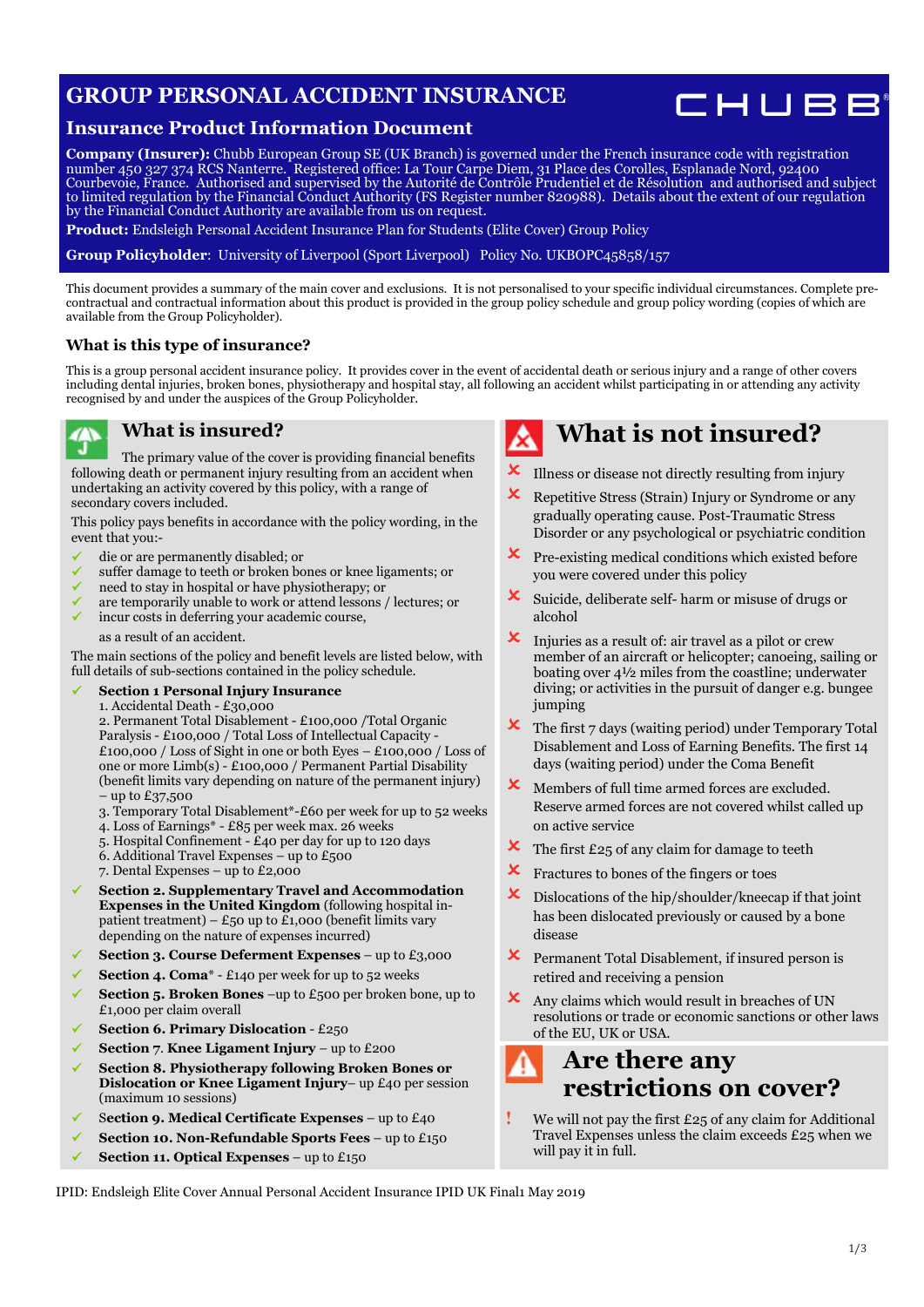**Telephone Helpline available** – for counselling, legal, tax, medical and bereavement advice. Call 0800 519 9969

\* Waiting periods apply – See "What is not insured" section

## **Where am I covered?**

 Worldwide, whilst participating in or attending activities recognised by and under the auspices of the Group Policyholder, including travelling to and from the activity, excluding repatriation.

# **What are my obligations?**

#### **At the start of your policy**

- To be covered by this policy you must be:-
- o A full-time or part-time student or other person affiliated to the Group Policyholder whose inclusion in the cover has been agreed by them; and
	- o Under age 70 years on the date the policy starts.

#### **During the period of insurance**

- You must supply, at your own expense, any certificates, information and evidence we reasonably require including medical certificates and other documents, following injury
- After an injury, you should obtain and follow the advice of a Doctor.

#### **In the event of a claim**

- Claims under section 2 must be notified to Chubb Assistance on 020 7173 7798 before any arrangements are made
	- You must notify The Education Team at Endsleigh Insurances (Brokers) Ltd. as soon as practicable and as follows: o Write to Endsleigh Insurances (Brokers) Ltd., Shurdington Road, Cheltenham GL51 4UE
		- o Call +44 (0) 333 234 1388
- Or you can contact Chubb direct as follows:
	- o Call 0345 841 0058 (Within UK only); International: +44 (0)141 285 2999 o Email us at uk.claims@chubb.com
- You must agree to a medical examination if we ask for it. We will pay for it.

## **When and how do I pay?**

The annual premium is paid to Chubb by the Group Policyholder on your behalf.

## **When does the cover start and end?**

- Cover commences on the date shown in the group policy schedule or the date that you are accepted for cover, if this is later.
- Cover ceases during the period of insurance:
	- o When you are no longer eligible for cover as an insured person; or
	- o if you decide to opt out of the cover; or
	- o at the end of the period of insurance in which you reach age 70 years; or
	- o when you die; or
	- o if Chubb and/or the Group Policyholder serve notice to end cover under the group insurance policy

whichever happens first; or

o at the end of the period of insurance shown in the group policy schedule.